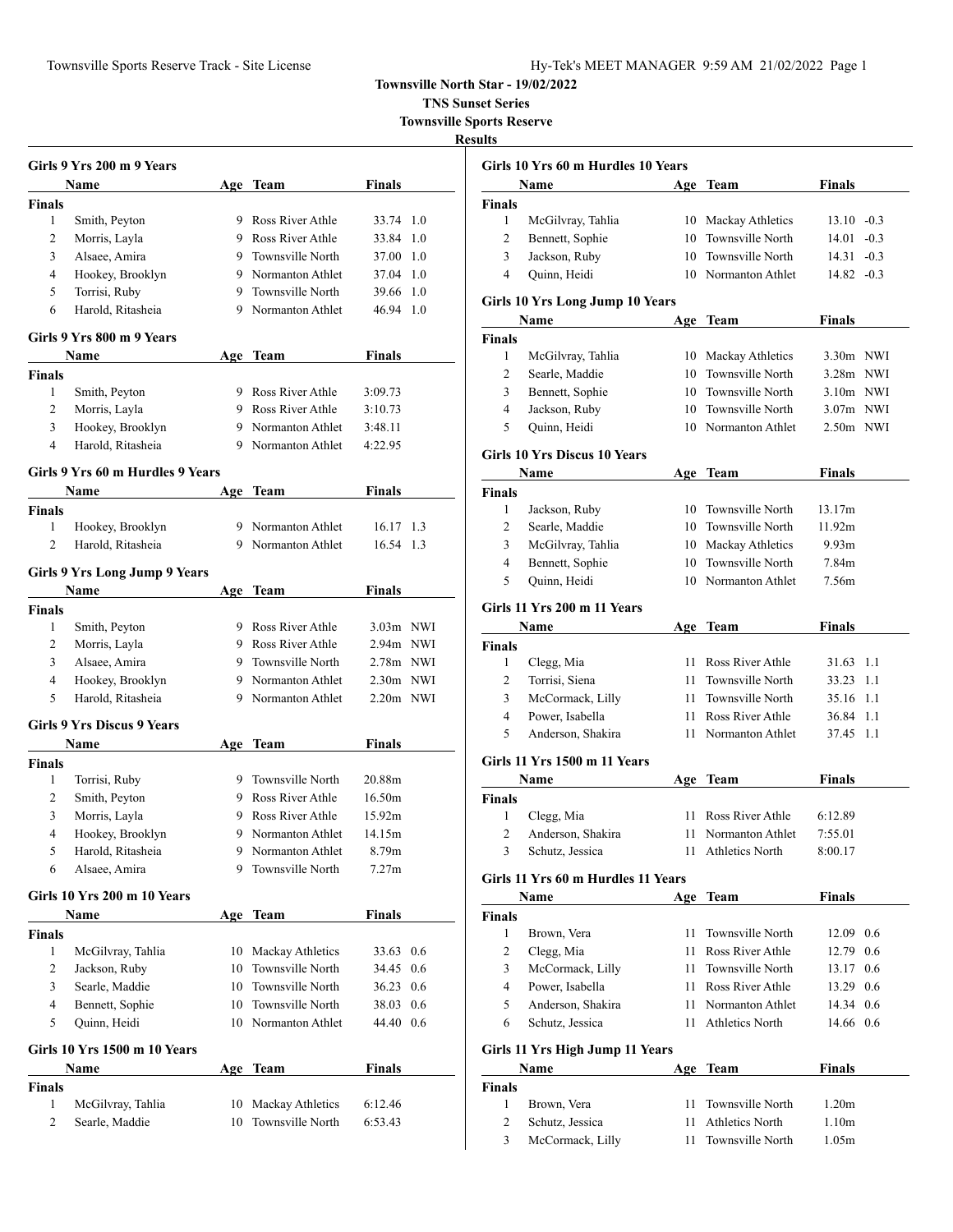# **TNS Sunset Series**

**Townsville Sports Reserve**

| ш |
|---|
|---|

|                 |                     |       | <b>Results</b>         |                                           |    |                     |                        |  |
|-----------------|---------------------|-------|------------------------|-------------------------------------------|----|---------------------|------------------------|--|
| Power, Isabella | 11 Ross River Athle | 1.05m |                        | Finals  (Girls 11 Yrs High Jump 11 Years) |    |                     |                        |  |
|                 |                     |       |                        | Name                                      |    | Age Team            | <b>Finals</b>          |  |
|                 |                     |       | 5                      | Clegg, Mia                                |    | 11 Ross River Athle | 0.95m                  |  |
|                 |                     |       | 6                      | Anderson, Shakira                         |    | 11 Normanton Athlet | 0.90m                  |  |
|                 |                     |       |                        | <b>Girls 11 Yrs Javelin 11 Years</b>      |    |                     |                        |  |
|                 |                     |       |                        | Name                                      |    | Age Team            | <b>Finals</b>          |  |
|                 |                     |       | Finals                 |                                           |    |                     |                        |  |
|                 |                     |       | $\mathbf{1}$           | Schutz, Jessica                           |    | 11 Athletics North  | 12.05m                 |  |
|                 |                     |       | $\overline{2}$         | Clegg, Mia                                | 11 | Ross River Athle    | 11.20m                 |  |
|                 |                     |       | 3                      | Power, Isabella                           | 11 | Ross River Athle    | 9.61m                  |  |
|                 |                     |       | $\overline{4}$         | McCormack, Lilly                          | 11 | Townsville North    | 7.56m                  |  |
|                 |                     |       | 5                      | Anderson, Shakira                         |    | 11 Normanton Athlet | 6.58m                  |  |
|                 |                     |       |                        | <b>Girls 12 Yrs 100 m 12 Years</b>        |    |                     |                        |  |
|                 |                     |       |                        | Name                                      |    | Age Team            | <b>Finals</b>          |  |
|                 |                     |       | Finals                 |                                           |    |                     |                        |  |
|                 |                     |       | -1                     | Johnson, Savana                           |    | 12 Ross River Athle | 14.03 0.9              |  |
|                 |                     |       | $\overline{2}$         | Cox, Charli                               |    | 12 Ross River Athle | 14.29 0.9              |  |
|                 |                     |       | 3                      | Hawking, Lylah                            |    | 12 Athletics North  | 15.46 0.9              |  |
|                 |                     |       | $\overline{4}$         | Gilbo, Tyquasia                           |    | 12 Normanton Athlet | 17.33 0.9              |  |
|                 |                     |       |                        | <b>Girls 12 Yrs 200 m 12 Years</b>        |    |                     |                        |  |
|                 |                     |       |                        | <b>Name</b>                               |    | Age Team            | <b>Finals</b>          |  |
|                 |                     |       | Finals                 |                                           |    |                     |                        |  |
|                 |                     |       | -1                     | Cox, Charli                               |    | 12 Ross River Athle | 29.11 -0.1             |  |
|                 |                     |       | $\overline{c}$         | Johnson, Savana                           |    | 12 Ross River Athle | 29.23 -0.1             |  |
|                 |                     |       | 3                      | Stevens, Amba                             |    | 12 Ross River Athle | $33.00 - 0.1$          |  |
|                 |                     |       | $\overline{4}$         | Bee, Tahmia                               |    | 12 Normanton Athlet | 33.05 -0.1             |  |
|                 |                     |       |                        | Girls 12 Yrs 400 m 12 Years               |    |                     |                        |  |
|                 |                     |       |                        | Name                                      |    | Age Team            | <b>Finals</b>          |  |
|                 |                     |       | <b>Finals</b>          |                                           |    |                     |                        |  |
|                 |                     |       | -1                     | Chester, Ruby                             |    | 12 Athletics North  | 1:07.55                |  |
|                 |                     |       | 2                      | Bee, Tahmia                               |    | 12 Normanton Athlet | 1:24.32                |  |
|                 |                     |       |                        |                                           |    |                     |                        |  |
|                 |                     |       |                        |                                           |    |                     |                        |  |
|                 |                     |       |                        | Girls 12 Yrs 1500 m 12 Years              |    |                     |                        |  |
|                 |                     |       |                        | Name                                      |    | Age Team            | <b>Finals</b>          |  |
|                 |                     |       | Finals<br>$\mathbf{1}$ | Gilbo, Tyquasia                           |    | 12 Normanton Athlet | 8:42.52                |  |
|                 |                     |       |                        | Girls 12 Yrs 80 m Hurdles 12 Years        |    |                     |                        |  |
|                 |                     |       |                        | Name                                      |    | Age Team            | <b>Finals</b>          |  |
|                 |                     |       | Finals                 |                                           |    |                     |                        |  |
|                 |                     |       | -1                     | Cox, Charli                               |    | 12 Ross River Athle | 14.01 1.1              |  |
|                 |                     |       | $\overline{2}$         |                                           |    | 12 Normanton Athlet |                        |  |
|                 |                     |       | 3                      | Bynoe, Krishanty                          |    | 12 Normanton Athlet | 20.96 1.1              |  |
|                 |                     |       | $\overline{4}$         | Gilbo, Tyquasia<br>Bee, Tahmia            |    | 12 Normanton Athlet | 21.79 1.1<br>22.23 1.1 |  |
|                 |                     |       |                        |                                           |    |                     |                        |  |
|                 |                     |       |                        | Girls 12 Yrs 200 m Hurdles 12 Years       |    |                     |                        |  |
|                 |                     |       |                        | <b>Name</b>                               |    | Age Team            | Finals                 |  |
|                 |                     |       | Finals<br>$\mathbf{1}$ | Chester, Ruby                             |    | 12 Athletics North  | 38.61 2.7              |  |
|                 |                     |       |                        |                                           |    |                     |                        |  |
|                 |                     |       |                        | Girls 12 Yrs High Jump 12 Years<br>Name   |    | Age Team            | <b>Finals</b>          |  |
|                 |                     |       | <b>Finals</b>          |                                           |    |                     |                        |  |
|                 |                     |       | -1                     | Stevens, Amba                             |    | 12 Ross River Athle | 1.30 <sub>m</sub>      |  |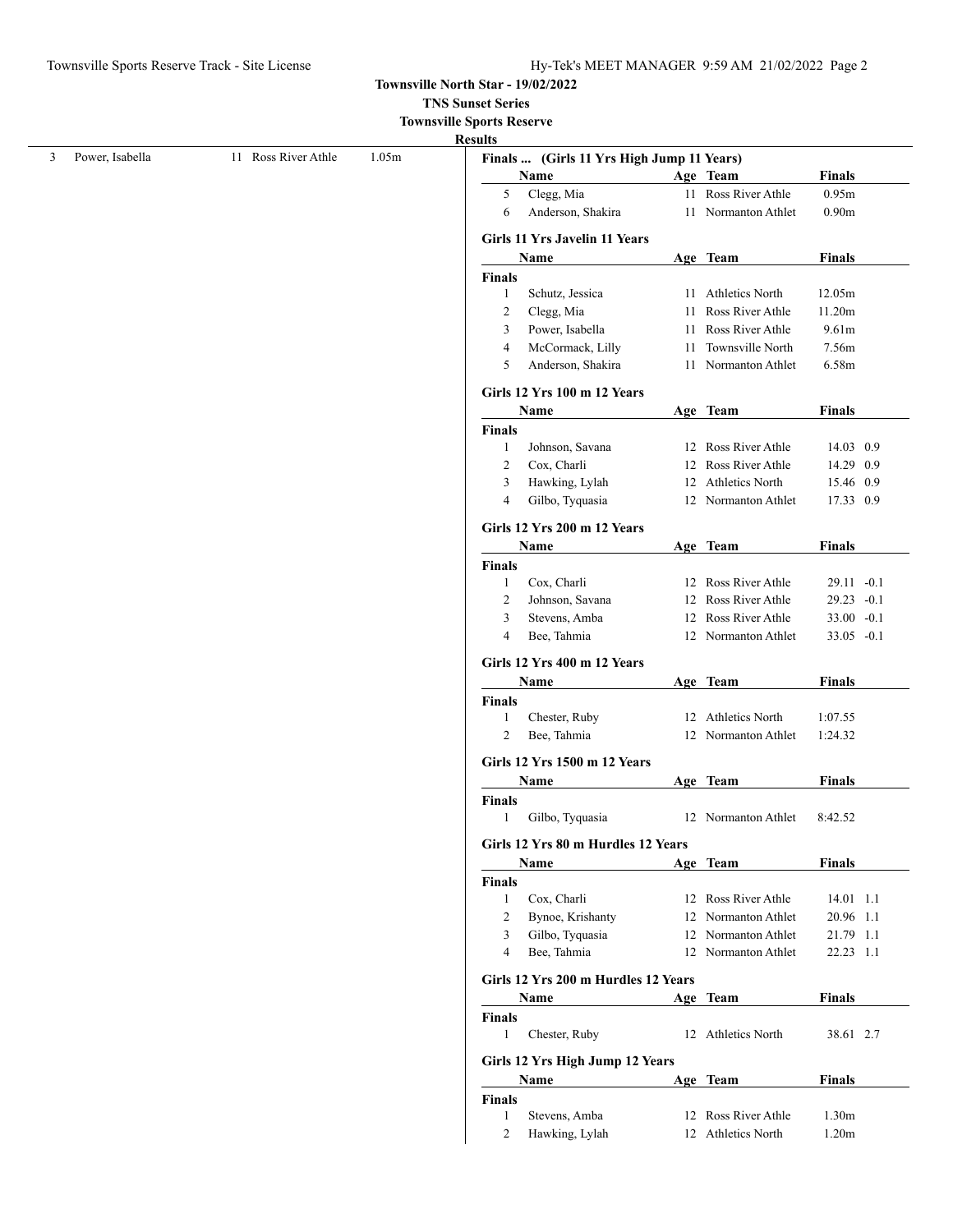**TNS Sunset Series**

**Townsville Sports Reserve**

| Bynoe, Krishanty |                     | 1.00 <sub>m</sub> |                |                                     |    |                     |               |  |
|------------------|---------------------|-------------------|----------------|-------------------------------------|----|---------------------|---------------|--|
|                  | 12 Normanton Athlet |                   |                | Girls 12 Yrs Long Jump 12 Years     |    |                     |               |  |
|                  |                     |                   |                | Name                                |    | Age Team            | <b>Finals</b> |  |
|                  |                     |                   | Finals         |                                     |    |                     |               |  |
|                  |                     |                   | $\mathbf{1}$   | Chester, Ruby                       |    | 12 Athletics North  | 4.10m 1.1     |  |
|                  |                     |                   | 2              | Johnson, Savana                     |    | 12 Ross River Athle | $4.01m + 0.0$ |  |
|                  |                     |                   | 3              | Hawking, Lylah                      |    | 12 Athletics North  | 3.94m 1.4     |  |
|                  |                     |                   | 4              | Bynoe, Krishanty                    | 12 | Normanton Athlet    | $2.99m + 0.0$ |  |
|                  |                     |                   | 5              | Gilbo, Tyquasia                     |    | 12 Normanton Athlet | $2.89m + 0.0$ |  |
|                  |                     |                   |                | Girls 12 Yrs Triple Jump 12 Years   |    |                     |               |  |
|                  |                     |                   |                | Name                                |    | Age Team            | <b>Finals</b> |  |
|                  |                     |                   | Finals         |                                     |    |                     |               |  |
|                  |                     |                   | 1              | Cox, Charli                         |    | 12 Ross River Athle | $8.24m - 1.4$ |  |
|                  |                     |                   | 2              | Bee, Tahmia                         | 12 | Normanton Athlet    | 6.61m 1.3     |  |
|                  |                     |                   | 3              | Bynoe, Krishanty                    |    | 12 Normanton Athlet | $6.38m - 1.1$ |  |
|                  |                     |                   |                | Girls 12 Yrs Shot Put 12 Years      |    |                     |               |  |
|                  |                     |                   |                | Name                                |    | Age Team            | <b>Finals</b> |  |
|                  |                     |                   | Finals         |                                     |    |                     |               |  |
|                  |                     |                   | 1              | Johnson, Savana                     |    | 12 Ross River Athle | 8.30m         |  |
|                  |                     |                   | $\overline{2}$ | Chester, Ruby                       |    | 12 Athletics North  | 8.19m         |  |
|                  |                     |                   | 3              | Hawking, Lylah                      |    | 12 Athletics North  | 6.89m         |  |
|                  |                     |                   |                | <b>Girls 12 Yrs Discus 12 Years</b> |    |                     |               |  |
|                  |                     |                   |                | Name                                |    | Age Team            | <b>Finals</b> |  |
|                  |                     |                   | Finals         |                                     |    |                     |               |  |
|                  |                     |                   | $\mathbf{1}$   | Chester, Ruby                       |    | 12 Athletics North  | 21.00m        |  |
|                  |                     |                   | 2              | Hawking, Lylah                      |    | 12 Athletics North  | 15.21m        |  |
|                  |                     |                   |                | Girls 12 Yrs Javelin 12 Years       |    |                     |               |  |
|                  |                     |                   |                | Name                                |    | Age Team            | <b>Finals</b> |  |
|                  |                     |                   | Finals         |                                     |    |                     |               |  |
|                  |                     |                   | $\mathbf{1}$   | Bee, Tahmia                         |    | 12 Normanton Athlet | 15.31m        |  |
|                  |                     |                   | 2              | Gilbo, Tyquasia                     |    | 12 Normanton Athlet | 14.83m        |  |
|                  |                     |                   | 3              | Hawking, Lylah                      |    | 12 Athletics North  | 12.48m        |  |
|                  |                     |                   | 4              | Bynoe, Krishanty                    |    | 12 Normanton Athlet | 8.47m         |  |
|                  |                     |                   |                | Girls 13 Yrs 100 m 13 Years         |    |                     |               |  |
|                  |                     |                   |                | Name                                |    | Age Team            | <b>Finals</b> |  |
|                  |                     |                   | <b>Finals</b>  |                                     |    |                     |               |  |
|                  |                     |                   | 1              | Jackson, Sophie                     |    | 13 Athletics North  | 14.88 0.9     |  |
|                  |                     |                   |                | Girls 13 Yrs 200 m 13 Years         |    |                     |               |  |
|                  |                     |                   |                | Name                                |    | Age Team            | <b>Finals</b> |  |
|                  |                     |                   | Finals         |                                     |    |                     |               |  |
|                  |                     |                   | 1              | Smart, Eliza                        |    | 13 Athletics North  | 28.88 -0.1    |  |
|                  |                     |                   | $\overline{2}$ | Jackson, Sophie                     |    | 13 Athletics North  | $31.42 -0.1$  |  |
|                  |                     |                   |                | Girls 13 Yrs 400 m 13 Years         |    |                     |               |  |
|                  |                     |                   |                | Name                                |    | Age Team            | <b>Finals</b> |  |
|                  |                     |                   | Finals         |                                     |    |                     |               |  |
|                  |                     |                   | $\mathbf{1}$   | Smart, Eliza                        |    | 13 Athletics North  | 1:07.21       |  |
|                  |                     |                   |                | Girls 13 Yrs 80 m Hurdles 13 Years  |    |                     |               |  |
|                  |                     |                   |                | Name                                |    | Age Team            | <b>Finals</b> |  |
|                  |                     |                   | Finals         |                                     |    |                     |               |  |
|                  |                     |                   | 1              | Johnston, Lilly                     |    | 13 Athletics North  | 16.19 1.1     |  |
|                  |                     |                   |                |                                     |    |                     |               |  |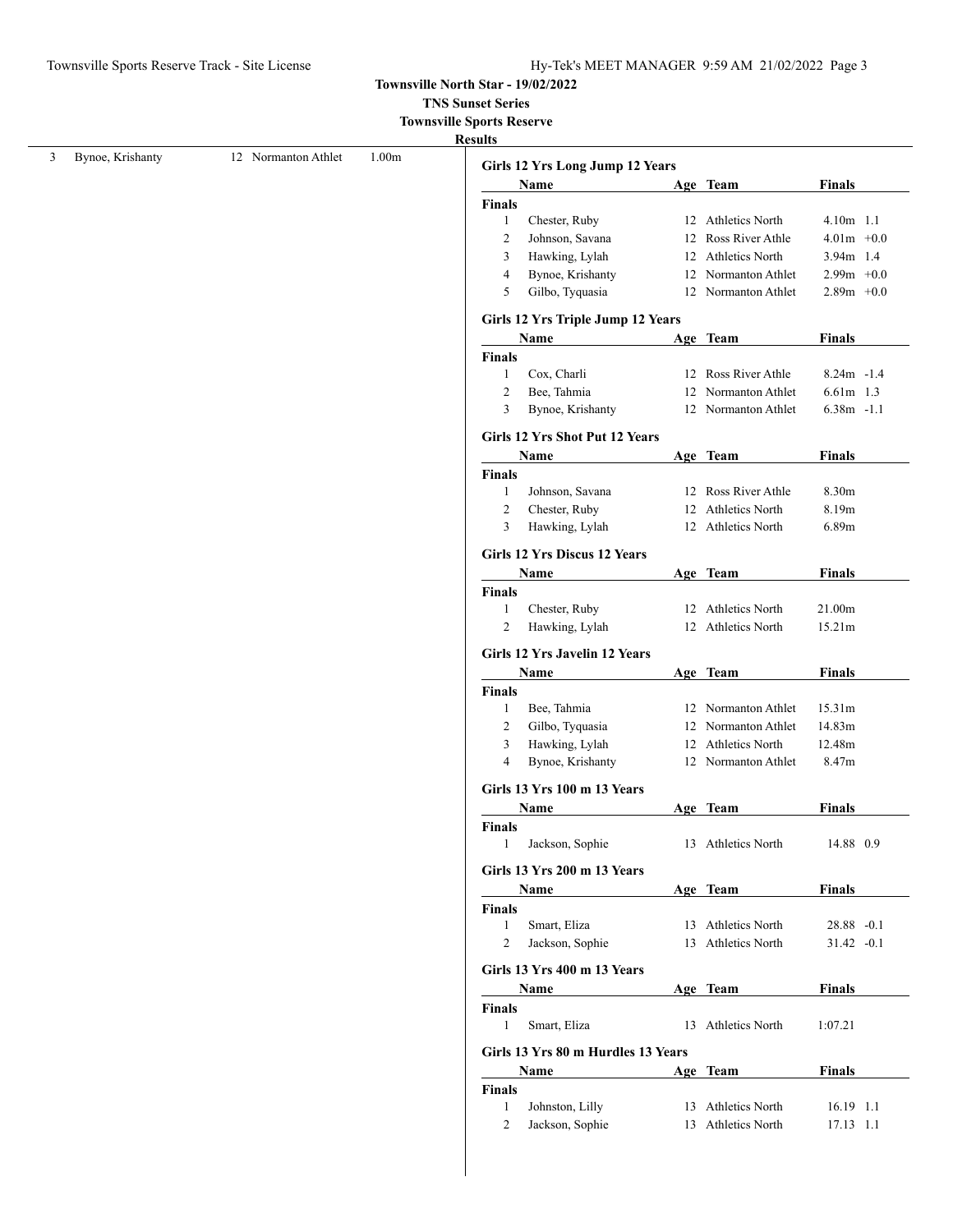**TNS Sunset Series**

**Townsville Sports Reserve**

|                                         | Girls 13 Yrs 200 m Hurdles 13 Years<br>Name |     | Age Team                                | Finals            |     |
|-----------------------------------------|---------------------------------------------|-----|-----------------------------------------|-------------------|-----|
| <b>Finals</b>                           |                                             |     |                                         |                   |     |
| $\mathbf{1}$                            | Johnston, Lilly                             |     | 13 Athletics North                      | 38.64 2.7         |     |
|                                         | Girls 13 Yrs High Jump 13 Years             |     |                                         |                   |     |
|                                         | Name                                        |     | Age Team                                | Finals            |     |
| <b>Finals</b>                           |                                             |     |                                         |                   |     |
| 1                                       | Smart, Eliza                                |     | 13 Athletics North                      | 1.35m             |     |
| 2                                       | Johnston, Lilly                             |     | 13 Athletics North                      | 1.30 <sub>m</sub> |     |
|                                         | Girls 13 Yrs Long Jump 13 Years             |     |                                         |                   |     |
|                                         | <b>Name</b>                                 |     | Age Team                                | <b>Finals</b>     |     |
| <b>Finals</b>                           |                                             |     |                                         |                   |     |
| 1                                       | Jackson, Sophie                             |     | 13 Athletics North                      | $4.22m$ 1.0       |     |
| 2                                       | Johnston, Lilly                             |     | 13 Athletics North                      | $3.59m$ 0.2       |     |
|                                         | Girls 13 Yrs Triple Jump 13 Years           |     |                                         |                   |     |
|                                         | Name                                        |     | Age Team                                | Finals            |     |
| <b>Finals</b>                           |                                             |     |                                         |                   |     |
| $\mathbf{1}$                            | Johnston, Lilly                             |     | 13 Athletics North                      | $8.33m +0.0$      |     |
|                                         |                                             |     |                                         |                   |     |
|                                         | Girls 14 Yrs 90 m Hurdles 14 Years          |     |                                         | Finals            |     |
| <b>Finals</b>                           | Name                                        |     | Age Team                                |                   |     |
| 1                                       | Chester, Isabella                           |     | 14 Townsville North                     | 14.36 1.2         |     |
| 2                                       | Taylor, Lily                                |     | 14 Athletics North                      | 17.30 1.2         |     |
|                                         |                                             |     | 14 Ross River Athle                     | 19.05 1.2         |     |
| 3                                       |                                             |     |                                         |                   |     |
| $\overline{a}$                          | Whiting, Chelsea<br>Lavis, Aria             |     | 14 Athletics North                      | DNF 1.2           |     |
|                                         |                                             |     |                                         |                   |     |
|                                         | Girls 14 Yrs 200 m Hurdles 14 Years         |     |                                         |                   |     |
|                                         | Name                                        |     | Age Team                                | Finals            |     |
| 1                                       |                                             |     | 14 Townsville North                     | 30.64 2.7         |     |
|                                         | Chester, Isabella                           |     |                                         |                   |     |
|                                         | Women 14-99 100 m Open                      |     |                                         |                   |     |
|                                         | Name                                        |     | Age Team                                | Finals            |     |
| 1                                       |                                             | 18. |                                         | 12.42 1.3         |     |
| 2                                       | Starr, Isabella                             |     | Townsville North<br>25 Cairns Athletics | 12.43 1.3         |     |
|                                         | Montagner, Kayla<br>Atkins, Taylah          | 17  | Townsville North                        | 12.59             | 3.0 |
| Finals<br>Finals<br>3<br>$\overline{4}$ | Horne, Elizabeth                            | 15  | Peak Performance                        | 12.69             | 3.0 |
| 5                                       | Hughes, Lillian                             | 15  | Townsville North                        | 12.72             | 3.0 |
| 6                                       | Chester, Zoe                                | 16  | Townsville North                        | 12.80             | 3.0 |
| 7                                       | Dean, Willow                                | 14  | Townsville North                        | 13.03 0.6         |     |
| 8                                       | Taylor, Lily                                |     | 14 Athletics North                      | 13.29 0.6         |     |
| 9                                       | Bitossi, Kaitlin                            |     | 14 Ross River Athle                     | 13.44 0.6         |     |
| 10                                      | Whiting, Chelsea                            |     | 14 Ross River Athle                     | 14.18 0.6         |     |
| 11                                      | Thomas, Indiana                             | 14  | Townsville North                        | 14.41             | 0.6 |
| 12                                      | Wilson, Sharna                              | 26  | Townsville North                        | 14.59             | 1.3 |
| 13                                      | Ford, Olivia                                | 19  | Townsville North                        | 15.44             | 1.3 |
|                                         |                                             |     |                                         |                   |     |
|                                         | Women 14-99 200 m Open<br>Name              |     | Age Team                                | <b>Finals</b>     |     |
| <b>Finals</b>                           |                                             |     |                                         |                   |     |
| 1                                       | Starr, Isabella                             | 18  | Townsville North                        | 25.01             | 1.6 |
| $\overline{2}$                          | Montagner, Kayla                            | 25  | Cairns Athletics                        | 25.38             | 1.6 |

| Horne, Elizabeth | 15 Peak Performance | 25.71 1.6 |
|------------------|---------------------|-----------|
|                  |                     |           |
|                  |                     |           |
|                  |                     |           |
|                  |                     |           |
|                  |                     |           |
|                  |                     |           |
|                  |                     |           |
|                  |                     |           |
|                  |                     |           |
|                  |                     |           |
|                  |                     |           |
|                  |                     |           |
|                  |                     |           |
|                  |                     |           |
|                  |                     |           |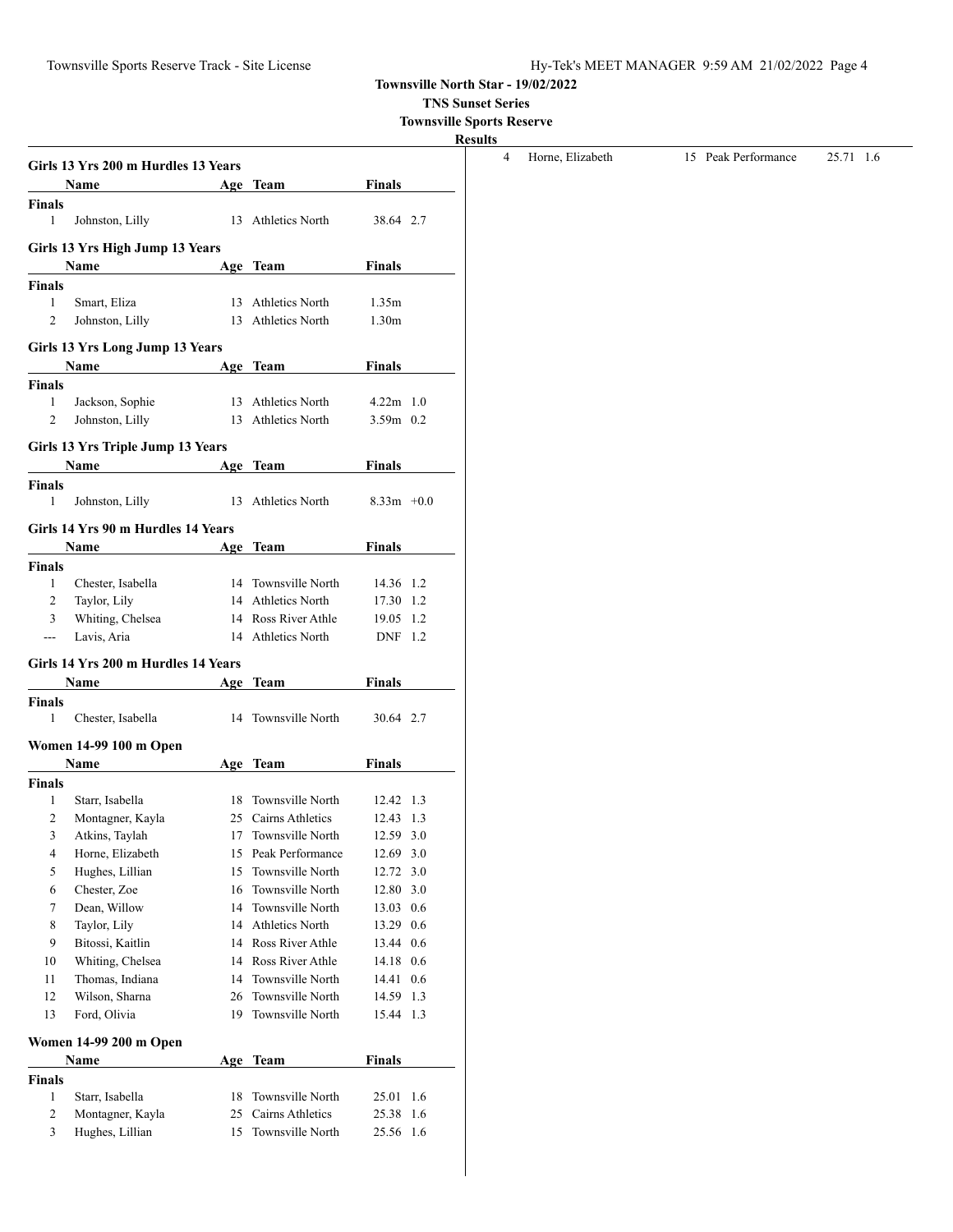# Townsville Sports Reserve Track - Site License Hy-Tek's MEET MANAGER 9:59 AM 21/02/2022 Page 5

**Townsville North Star - 19/02/2022**

**TNS Sunset Series**

|                                                |                                |    |                                      |               | <b>Townsville Sports Reserve</b> |                |              |                     |                |
|------------------------------------------------|--------------------------------|----|--------------------------------------|---------------|----------------------------------|----------------|--------------|---------------------|----------------|
|                                                |                                |    |                                      |               |                                  | <b>Results</b> |              |                     |                |
| 5                                              | Chester, Zoe                   |    | 16 Townsville North                  | 26.06 1.6     |                                  | 4              | Dean, Willow | 14 Townsville North | $10.17m - 1.5$ |
| 6                                              | Dean, Willow                   | 14 | Townsville North                     | 26.36 1.2     |                                  |                |              |                     |                |
| 7                                              | Chester, Isabella              | 14 | Townsville North                     | 26.59 1.2     |                                  |                |              |                     |                |
| 8                                              | Beitzel, Unity                 | 20 | <b>Athletics North</b>               | 26.99 1.6     |                                  |                |              |                     |                |
| 9                                              | Taylor, Lily                   | 14 | <b>Athletics North</b>               | 27.05 1.2     |                                  |                |              |                     |                |
| 10                                             | Bitossi, Kaitlin               | 14 | Ross River Athle                     | 28.23 1.2     |                                  |                |              |                     |                |
| 11                                             | Whiting, Chelsea               | 14 | Ross River Athle                     | 28.87 1.2     |                                  |                |              |                     |                |
| 12                                             | Thomas, Indiana                | 14 | Townsville North                     | 29.03 1.2     |                                  |                |              |                     |                |
|                                                |                                |    |                                      |               |                                  |                |              |                     |                |
|                                                | Women 14-99 400 m Open<br>Name |    | Age Team                             | <b>Finals</b> |                                  |                |              |                     |                |
| <b>Finals</b>                                  |                                |    |                                      |               |                                  |                |              |                     |                |
| $\mathbf{1}$                                   | Horne, Elizabeth               |    | 15 Peak Performance                  | 59.35         |                                  |                |              |                     |                |
| 2                                              | Hughes, Lillian                | 15 | Townsville North                     | 1:00.74       |                                  |                |              |                     |                |
|                                                |                                |    |                                      |               |                                  |                |              |                     |                |
| 3                                              | Mathews, Madeline              | 17 | Townsville North                     | 1:02.75       |                                  |                |              |                     |                |
| 4                                              | Richards, Matilda              | 14 | Townsville North                     | 1:04.12       |                                  |                |              |                     |                |
| 5                                              | Lavis, Aria                    | 14 | <b>Athletics North</b>               | 1:06.09       |                                  |                |              |                     |                |
| 6                                              | Round, Erica                   |    | 14 Pace Running                      | 1:07.70       |                                  |                |              |                     |                |
| 7                                              | Nguyen, Jasmine                |    | 15 Normanton Athlet                  | 1:32.70       |                                  |                |              |                     |                |
|                                                | Women 14-99 1500 m Open        |    |                                      |               |                                  |                |              |                     |                |
|                                                | Name                           |    | Age Team                             | <b>Finals</b> |                                  |                |              |                     |                |
| <b>Finals</b>                                  |                                |    |                                      |               |                                  |                |              |                     |                |
| $\mathbf{1}$                                   | Cox, Ginger                    |    | 16 Pace Running                      | 4:49.72       |                                  |                |              |                     |                |
| 2                                              | Poggio, Laura                  | 17 | Pace Running                         | 5:06.75       |                                  |                |              |                     |                |
| 3                                              | Neale, Xian                    | 15 | Pace Running                         | 5:46.44       |                                  |                |              |                     |                |
| 4                                              | Clements, Kiara                |    | 17 Pace Running                      | 5:51.05       |                                  |                |              |                     |                |
| 5                                              | Griffiths, Isabella            |    | 14 Pace Running                      | 6:14.20       |                                  |                |              |                     |                |
|                                                | Women 20-29 100 m Hurdles Open |    |                                      |               |                                  |                |              |                     |                |
|                                                | Name                           |    | Age Team                             | <b>Finals</b> |                                  |                |              |                     |                |
| <b>Finals</b>                                  |                                |    |                                      |               |                                  |                |              |                     |                |
|                                                |                                |    |                                      |               |                                  |                |              |                     |                |
|                                                |                                |    |                                      |               |                                  |                |              |                     |                |
| 1                                              | Beitzel, Unity                 |    | 20 Athletics North                   | 15.70 1.2     |                                  |                |              |                     |                |
|                                                | Women 14-99 High Jump Open     |    |                                      |               |                                  |                |              |                     |                |
|                                                | Name                           |    | Age Team                             | <b>Finals</b> |                                  |                |              |                     |                |
| Finals                                         |                                |    |                                      |               |                                  |                |              |                     |                |
| 1                                              | Beitzel, Unity                 | 20 | <b>Athletics North</b>               | 1.60m         |                                  |                |              |                     |                |
| 2                                              | Olsen, Chelsea                 |    | 18 Athletics North                   | 1.55m         |                                  |                |              |                     |                |
| 3                                              |                                | 17 |                                      |               |                                  |                |              |                     |                |
| 4                                              | Munro, Shae                    | 14 | Townsville North<br>Townsville North | 1.50m         |                                  |                |              |                     |                |
|                                                | Richards, Matilda              |    |                                      | 1.45m         |                                  |                |              |                     |                |
|                                                | Women 14-99 Long Jump Open     |    |                                      |               |                                  |                |              |                     |                |
|                                                | <b>Name</b>                    |    | Age Team                             | <b>Finals</b> |                                  |                |              |                     |                |
|                                                |                                |    |                                      |               |                                  |                |              |                     |                |
| 1                                              | Chester, Zoe                   |    | 16 Townsville North                  | $5.61m + 0.0$ |                                  |                |              |                     |                |
| 2                                              | Atkins, Taylah                 | 17 | Townsville North                     | $5.50m + 0.0$ |                                  |                |              |                     |                |
| 3                                              | Taylor, Lily                   | 14 | Athletics North                      | $5.05m$ 1.0   |                                  |                |              |                     |                |
| 4                                              | Chester, Isabella              | 14 | Townsville North                     | 4.71m 0.9     |                                  |                |              |                     |                |
| 5                                              | Batten, Emily                  | 19 | Townsville North                     | 4.39m 0.9     |                                  |                |              |                     |                |
| 6                                              | Whiting, Chelsea               | 14 | Ross River Athle                     | $4.14m + 0.0$ |                                  |                |              |                     |                |
| 7                                              | Wilson, Sharna                 | 26 | Townsville North                     | 3.67m 0.9     |                                  |                |              |                     |                |
|                                                | Women 14-99 Triple Jump Open   |    |                                      |               |                                  |                |              |                     |                |
|                                                | <b>Name</b>                    |    | Age Team                             | <b>Finals</b> |                                  |                |              |                     |                |
|                                                |                                |    |                                      |               |                                  |                |              |                     |                |
| <b>Finals</b><br><b>Finals</b><br>$\mathbf{1}$ | Chester, Zoe                   | 16 | Townsville North                     | $12.12m +0.0$ |                                  |                |              |                     |                |
| 2                                              | Atkins, Taylah                 | 17 | Townsville North                     | $11.26m$ 1.0  |                                  |                |              |                     |                |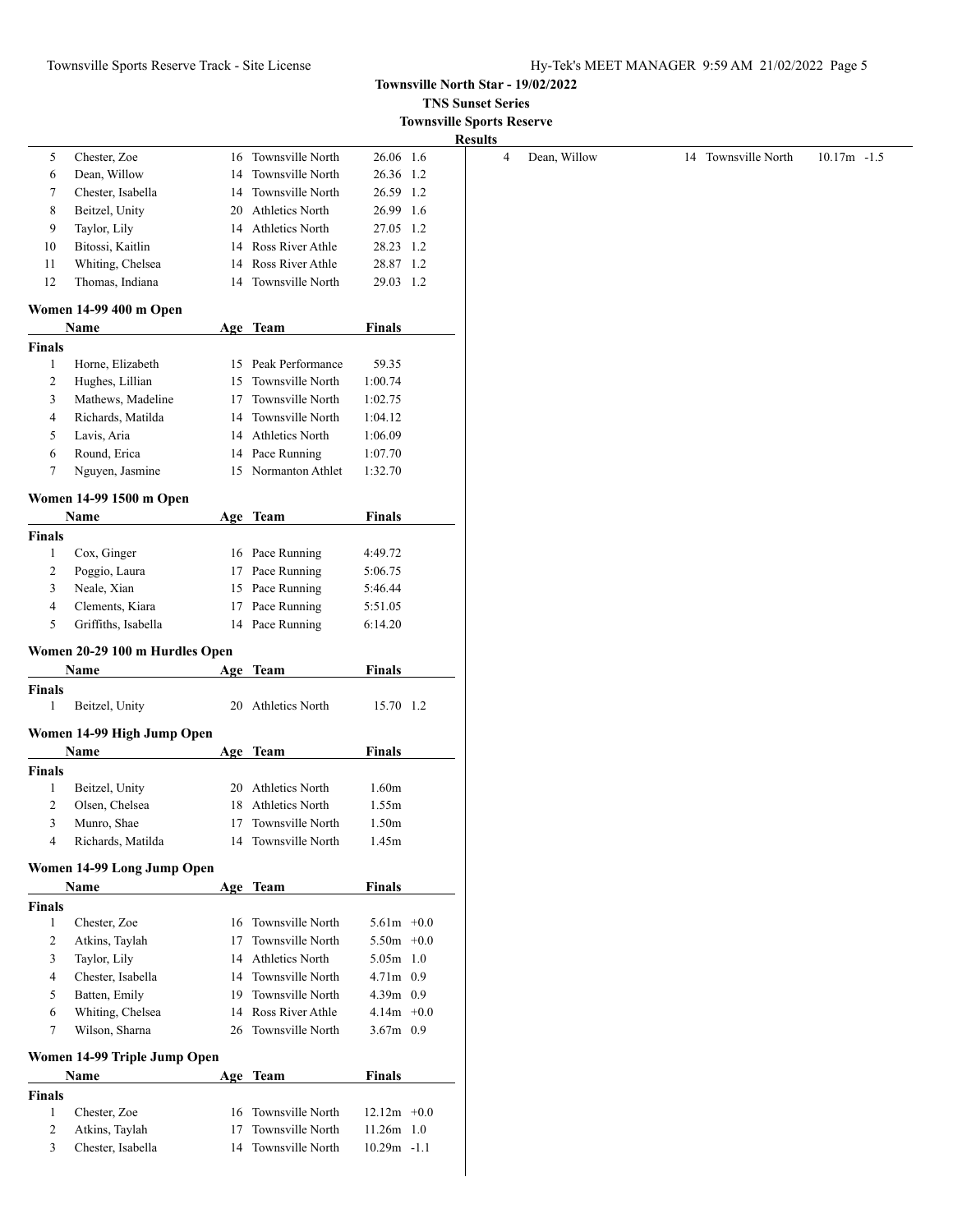| Townsville Sports Reserve Track - Site License | Hy-Tek's MEET MANAGER 9:59 AM 21/02/2022 Page 6 |
|------------------------------------------------|-------------------------------------------------|

**TNS Sunset Series Townsville Sports Reserve**

|                    | Finals  (Women 14-99 Triple Jump Open)<br>Name | Age Team            | <b>Finals</b>      |     |
|--------------------|------------------------------------------------|---------------------|--------------------|-----|
| 5                  | Taylor, Lily                                   | 14 Athletics North  | $9.80m$ 1.0        |     |
| 6                  | Thomas, Indiana                                | 14 Townsville North | 8.81m 0.1          |     |
| 7                  | Whiting, Chelsea                               | 14 Ross River Athle | $8.60m$ 0.2        |     |
|                    | Women 14-99 Shot Put Open                      |                     |                    |     |
|                    | Name                                           | Age Team            | <b>Finals</b>      |     |
| Finals             |                                                |                     |                    |     |
| 1                  | Linton, Isabella                               | 16 Townsville North | 13.57m             |     |
| $\overline{c}$     | Wilson, Tara                                   | 22 Townsville North | 9.88m              |     |
| 3                  | Bitossi, Kaitlin                               | 14 Ross River Athle | 9.59m              |     |
| 4                  | Nguyen, Jasmine                                | 15 Normanton Athlet | 5.58m              |     |
|                    | Women 14-99 Discus Open                        |                     |                    |     |
|                    | Name                                           | Age Team            | Finals             |     |
| <b>Finals</b><br>1 | Wilson, Tara                                   | 22 Townsville North | 30.91 <sub>m</sub> |     |
| $\overline{2}$     | Wilson, Sharna                                 | 26 Townsville North | 26.29m             |     |
| 3                  | Bitossi, Kaitlin                               | 14 Ross River Athle | 21.08m             |     |
|                    |                                                |                     |                    |     |
|                    | Women 14-99 Javelin Open<br>Name               | Age Team            | Finals             |     |
| <b>Finals</b>      |                                                |                     |                    |     |
| 1                  | Wilson, Tara                                   | 22 Townsville North | 27.47m             |     |
| 2                  | Wilson, Sharna                                 | 26 Townsville North | 26.07m             |     |
| 3                  | Nguyen, Jasmine                                | 15 Normanton Athlet | 15.63m             |     |
|                    | Boys 9 Yrs 200 m 9 Years                       |                     |                    |     |
|                    | Name                                           | Age Team            | <b>Finals</b>      |     |
| <b>Finals</b>      |                                                |                     |                    |     |
| $\mathbf{1}$       | Pascoe, Justin                                 | 9 Normanton Athlet  | 37.42 1.0          |     |
| 2                  | Driemel, Heath                                 | 9 Townsville North  | 37.71              | 1.0 |
| 3                  | McCormack, Joseph                              | 9 Townsville North  | 40.90 1.0          |     |
| 4                  | Moran, Brody                                   | 9 Townsville North  | 41.25 1.0          |     |
| 5                  | Duff, Xavier                                   | 9 Ross River Athle  | 45.81              | 1.0 |
| 6                  | Pennington, Xavier                             | 9 Ross River Athle  | 55.96              | 1.0 |
|                    | Boys 9 Yrs 800 m 9 Years                       |                     |                    |     |
|                    | Name                                           | Age Team            | Finals             |     |
| Finals<br>1        | Pascoe, Justin                                 | 9 Normanton Athlet  | 3:10.37            |     |
| $\overline{c}$     | Driemel, Heath                                 | 9 Townsville North  | 3:15.97            |     |
| 3                  | McCormack, Joseph                              | 9 Townsville North  | 3:22.21            |     |
| 4                  | Moran, Brody                                   | 9 Townsville North  | 3:57.55            |     |
| 5                  | Duff, Xavier                                   | 9 Ross River Athle  | 4:25.82            |     |
|                    |                                                |                     |                    |     |
|                    | Boys 9 Yrs 60 m Hurdles 9 Years<br>Name        | Age Team            | Finals             |     |
|                    |                                                |                     |                    |     |
|                    | Moran, Brody                                   | 9 Townsville North  | 13.86              | 0.7 |
| <b>Finals</b><br>1 |                                                | 9 Normanton Athlet  | 13.88              | 0.7 |
| $\overline{c}$     | Pascoe, Justin                                 |                     |                    |     |
| 3                  |                                                | 9 Townsville North  | 14.41              | 0.7 |
| 4                  | McCormack, Joseph<br>Driemel, Heath            | 9 Townsville North  | 15.05 0.7          |     |
| 5                  | Duff. Xavier                                   | 9 Ross River Athle  | 16.03 0.7          |     |

|                | <b>Boys 9 Yrs Long Jump 9 Years</b>   |     |                     |                    |     |
|----------------|---------------------------------------|-----|---------------------|--------------------|-----|
|                | Name                                  |     | Age Team            | Finals             |     |
| Finals         |                                       |     |                     |                    |     |
| 1              | McCormack, Joseph                     |     | 9 Townsville North  | 2.65m NWI          |     |
| 2              | Driemel, Heath                        |     | 9 Townsville North  | 2.45m NWI          |     |
| 3              | Duff, Xavier                          |     | 9 Ross River Athle  | 2.37m NWI          |     |
| 4              | Moran, Brody                          |     | 9 Townsville North  | 2.26m NWI          |     |
| 5              | Pascoe, Justin                        |     | 9 Normanton Athlet  | $2.17m$ NWI        |     |
| 6              | Pennington, Xavier                    |     | 9 Ross River Athle  | $1.69m$ NWI        |     |
|                | <b>Boys 9 Yrs Discus 9 Years</b>      |     |                     |                    |     |
|                | Name                                  |     | Age Team            | Finals             |     |
| Finals         |                                       |     |                     |                    |     |
| 1              | Pascoe, Justin                        |     | 9 Normanton Athlet  | 12.02m             |     |
| 2              | Moran, Brody                          |     | 9 Townsville North  | 10.49m             |     |
| 3              | Driemel, Heath                        | 9.  | Townsville North    | 10.38 <sub>m</sub> |     |
| 4              | McCormack, Joseph                     |     | 9 Townsville North  | 9.83 <sub>m</sub>  |     |
| 5              | Pennington, Xavier                    |     | 9 Ross River Athle  | 8.36m              |     |
| 6              | Duff, Xavier                          |     | 9 Ross River Athle  | 6.78m              |     |
|                | Boys 10 Yrs 200 m 10 Years            |     |                     |                    |     |
|                | Name                                  | Age | Team                | Finals             |     |
| <b>Finals</b>  |                                       |     |                     |                    |     |
| 1              | Pascoe, Darius                        |     | 10 Normanton Athlet | 33.26 0.3          |     |
| 2              | Makowski, Ryan                        |     | 10 Townsville North | 33.30 0.3          |     |
| 3              | Toby, Benjamin                        |     | 10 Normanton Athlet | 39.57 0.3          |     |
|                |                                       |     |                     |                    |     |
|                | <b>Boys 10 Yrs 1500 m 10 Years</b>    |     |                     |                    |     |
|                | Name                                  |     | Age Team            | <b>Finals</b>      |     |
| <b>Finals</b>  |                                       |     |                     |                    |     |
| 1              | Pascoe, Darius                        |     | 10 Normanton Athlet | 6:11.41            |     |
| 2              | Toby, Benjamin                        |     | 10 Normanton Athlet | 7:30.76            |     |
|                | Boys 10 Yrs 60 m Hurdles 10 Years     |     |                     |                    |     |
|                | Name                                  |     | Age Team            | Finals             |     |
| Finals         |                                       |     |                     |                    |     |
| 1              | Pascoe, Darius                        |     | 10 Normanton Athlet | $12.60 \quad 1.0$  |     |
| 2              | Makowski, Ryan                        | 10  | Townsville North    | 12.81              | 1.0 |
| 3              | Toby, Benjamin                        | 10  | Normanton Athlet    | 15.02 1.0          |     |
|                | <b>Boys 10 Yrs Long Jump 10 Years</b> |     |                     |                    |     |
|                | Name                                  |     | Age Team            | <b>Finals</b>      |     |
| Finals         |                                       |     |                     |                    |     |
| $\mathbf{1}$   | Makowski, Ryan                        | 10  | Townsville North    | $3.29m$ NWI        |     |
| 2              | Pascoe, Darius                        |     | 10 Normanton Athlet | 3.07m NWI          |     |
| 3              | Toby, Benjamin                        |     | 10 Normanton Athlet | 2.39m NWI          |     |
|                | <b>Boys 10 Yrs Discus 10 Years</b>    |     |                     |                    |     |
|                | Name                                  |     | Age Team            | <b>Finals</b>      |     |
| <b>Finals</b>  |                                       |     |                     |                    |     |
| 1              | Toby, Benjamin                        |     | 10 Normanton Athlet | 14.16m             |     |
| $\overline{c}$ | Pascoe, Darius                        | 10  | Normanton Athlet    | 10.81 <sub>m</sub> |     |
| 3              | Makowski, Ryan                        | 10  | Townsville North    | 9.99m              |     |
|                |                                       |     |                     |                    |     |
|                | Boys 11 Yrs 200 m 11 Years            |     |                     |                    |     |
|                | Name                                  | Age | Team                | Finals             |     |
| Finals         |                                       |     |                     |                    |     |
| 1              | Moran, Izac                           | 11  | Townsville North    | 29.75 0.2          |     |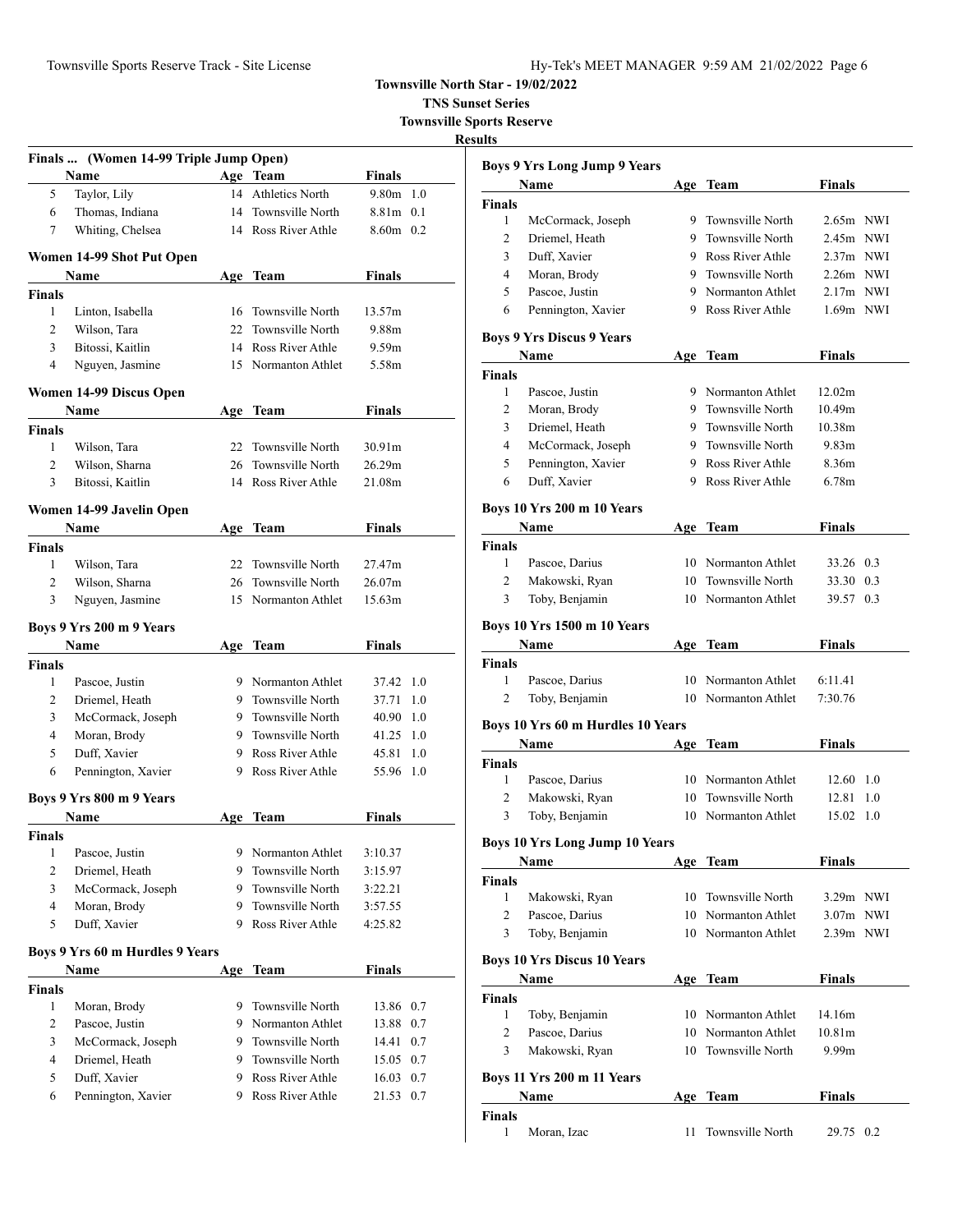**TNS Sunset Series**

|  | <b>Townsville Sports Reserve</b> |
|--|----------------------------------|
|--|----------------------------------|

|                  |                     |           | <b>Results</b>     |                                               |    |                     |               |  |
|------------------|---------------------|-----------|--------------------|-----------------------------------------------|----|---------------------|---------------|--|
| Nona, David-John | 11 Peak Performance | 30.19 0.2 |                    | Finals  (Boys 11 Yrs 200 m 11 Years)          |    |                     |               |  |
|                  |                     |           |                    | Name                                          |    | Age Team            | <b>Finals</b> |  |
|                  |                     |           | 3                  | Simpson, Riley                                |    | 11 Ross River Athle | 30.45 0.2     |  |
|                  |                     |           | 4                  | kanafani, anton                               |    | 11 Athletics North  | 32.60 0.2     |  |
|                  |                     |           | 5                  | Smerdon, Archer                               |    | 11 Townsville North | 33.01 0.2     |  |
|                  |                     |           | 6                  | Green, Jaydon                                 |    | 11 Ross River Athle | 35.81 0.2     |  |
|                  |                     |           | 7                  | Reid, Owen                                    |    | 11 Ross River Athle | 42.13 0.2     |  |
|                  |                     |           |                    | <b>Boys 11 Yrs 1500 m 11 Years</b>            |    |                     |               |  |
|                  |                     |           |                    | Name                                          |    | Age Team            | <b>Finals</b> |  |
|                  |                     |           | Finals             |                                               |    |                     |               |  |
|                  |                     |           | $\mathbf{1}$       | Simpson, Riley                                |    | 11 Ross River Athle | 5:03.86       |  |
|                  |                     |           | $\overline{c}$     | Smerdon, Archer                               | 11 | Townsville North    | 5:43.68       |  |
|                  |                     |           | 3                  | Moran, Izac                                   | 11 | Townsville North    | 5:47.22       |  |
|                  |                     |           | 4                  | Reid, Owen                                    |    | 11 Ross River Athle | 8:29.28       |  |
|                  |                     |           |                    | Boys 11 Yrs 60 m Hurdles 11 Years             |    |                     |               |  |
|                  |                     |           |                    | Name                                          |    | Age Team            | <b>Finals</b> |  |
|                  |                     |           | <b>Finals</b>      |                                               |    |                     |               |  |
|                  |                     |           | 1                  | Moran, Izac                                   |    | 11 Townsville North | 13.42 0.7     |  |
|                  |                     |           | $\overline{c}$     | Green, Jaydon                                 |    | 11 Ross River Athle | 13.71 0.7     |  |
|                  |                     |           | 3                  | Reid, Owen                                    |    | 11 Ross River Athle | 16.54 0.7     |  |
|                  |                     |           |                    |                                               |    |                     |               |  |
|                  |                     |           |                    | <b>Boys 11 Yrs High Jump 11 Years</b><br>Name |    | Age Team            | <b>Finals</b> |  |
|                  |                     |           | Finals             |                                               |    |                     |               |  |
|                  |                     |           | 1                  | Moran, Izac                                   |    | 11 Townsville North | 1.10m         |  |
|                  |                     |           | $\overline{c}$     | Green, Jaydon                                 |    | 11 Ross River Athle | 1.05m         |  |
|                  |                     |           |                    |                                               |    |                     |               |  |
|                  |                     |           | 3                  | Smerdon, Archer                               |    | 11 Townsville North | 0.95m         |  |
|                  |                     |           | 3                  | Reid, Owen                                    |    | 11 Ross River Athle | 0.95m         |  |
|                  |                     |           |                    | <b>Boys 11 Yrs Javelin 11 Years</b>           |    |                     |               |  |
|                  |                     |           |                    | Name                                          |    | Age Team            | <b>Finals</b> |  |
|                  |                     |           | Finals             |                                               |    |                     |               |  |
|                  |                     |           | $\mathbf{1}$       | Green, Jaydon                                 |    | 11 Ross River Athle | 11.34m        |  |
|                  |                     |           | $\overline{c}$     | Smerdon, Archer                               | 11 | Townsville North    | 11.00m        |  |
|                  |                     |           | 3                  | Reid, Owen                                    |    | 11 Ross River Athle | 8.32m         |  |
|                  |                     |           |                    | <b>Boys 12 Yrs 100 m 12 Years</b>             |    |                     |               |  |
|                  |                     |           |                    | Name                                          |    | Age Team            | <b>Finals</b> |  |
|                  |                     |           | <b>Finals</b>      |                                               |    |                     |               |  |
|                  |                     |           | $\mathbf{1}$       | Cheyne, Nathan                                |    | 12 Townsville North | 15.43 0.2     |  |
|                  |                     |           | $\overline{c}$     | Jackson, Lincoln                              |    | 12 Townsville North | 17.62 0.2     |  |
|                  |                     |           | ---                | Reid, Jackson                                 |    | 12 Ross River Athle | DQ 0.2        |  |
|                  |                     |           |                    | <b>Boys 12 Yrs 200 m 12 Years</b>             |    |                     |               |  |
|                  |                     |           |                    | Name                                          |    | Age Team            | <b>Finals</b> |  |
|                  |                     |           | Finals             |                                               |    |                     |               |  |
|                  |                     |           | $\mathbf{1}$       | Reid, Jackson                                 |    | 12 Ross River Athle | 32.44 0.2     |  |
|                  |                     |           | $\overline{2}$     | Jackson, Lincoln                              |    | 12 Townsville North | 39.00 0.2     |  |
|                  |                     |           |                    |                                               |    |                     |               |  |
|                  |                     |           |                    |                                               |    |                     |               |  |
|                  |                     |           |                    | <b>Boys 12 Yrs 400 m 12 Years</b>             |    |                     |               |  |
|                  |                     |           |                    | Name                                          |    | Age Team            | <b>Finals</b> |  |
|                  |                     |           | <b>Finals</b><br>1 | Reid, Jackson                                 |    | 12 Ross River Athle | 1:26.17       |  |
|                  |                     |           |                    |                                               |    |                     |               |  |
|                  |                     |           |                    | Boys 12 Yrs 1500 m 12 Years<br>Name           |    | Age Team            | <b>Finals</b> |  |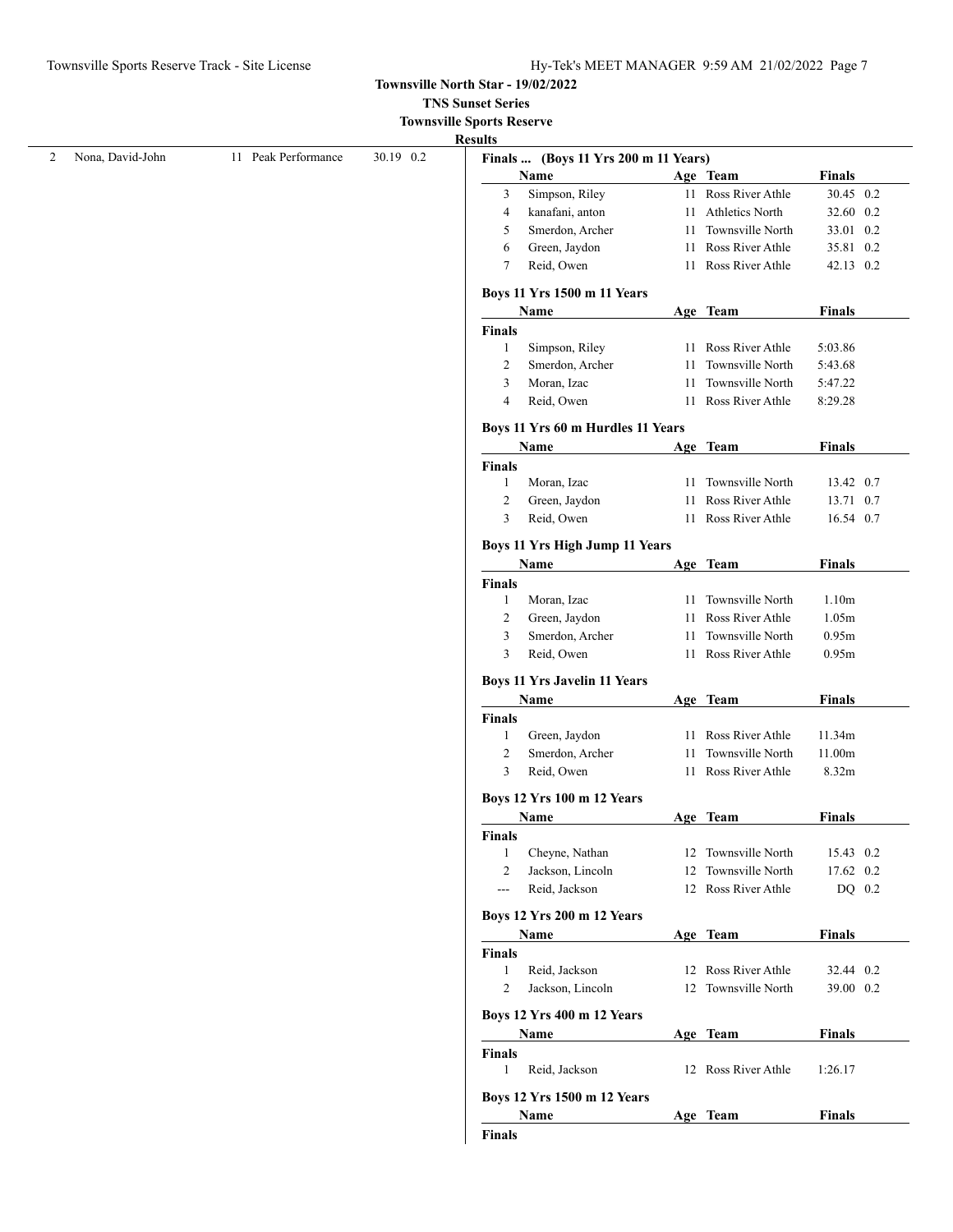Townsville Sports Reserve Track - Site License Hy-Tek's MEET MANAGER 9:59 AM 21/02/2022 Page 8

**Townsville North Star - 19/02/2022**

**TNS Sunset Series**

**Townsville Sports Reserve**

|                                                                                     |  |         | <b>Results</b> |                                             |    |                     |               |
|-------------------------------------------------------------------------------------|--|---------|----------------|---------------------------------------------|----|---------------------|---------------|
|                                                                                     |  |         | $\overline{2}$ | Jackson, Lincoln                            |    | 12 Townsville North | 8:03.41       |
|                                                                                     |  |         |                | Boys 12 Yrs 90 m Hurdles 12 Years           |    |                     |               |
| <b>Finals</b>                                                                       |  |         |                | Name                                        |    | Age Team            | <b>Finals</b> |
| $\mathbf{1}$<br>Neale, Jack                                                         |  | 6:41.79 | <b>Finals</b>  |                                             |    |                     |               |
|                                                                                     |  |         | 1              | Cheyne, Nathan                              |    | 12 Townsville North | 19.08 2.2     |
|                                                                                     |  |         | $\overline{a}$ | Daniels, Jase                               |    | 12 Normanton Athlet | DQ 2.2        |
|                                                                                     |  |         |                | <b>Boys 12 Yrs Long Jump 12 Years</b>       |    |                     |               |
|                                                                                     |  |         |                | Name                                        |    | Age Team            | <b>Finals</b> |
|                                                                                     |  |         | <b>Finals</b>  |                                             |    |                     |               |
|                                                                                     |  |         | $\mathbf{1}$   | Reid, Jackson                               |    | 12 Ross River Athle | $3.57m +0.0$  |
|                                                                                     |  |         |                | <b>Boys 12 Yrs Triple Jump 12 Years</b>     |    |                     |               |
|                                                                                     |  |         |                | Name                                        |    | Age Team            | <b>Finals</b> |
|                                                                                     |  |         | Finals         |                                             |    |                     |               |
|                                                                                     |  |         | 1              | Reid, Jackson                               |    | 12 Ross River Athle | $7.83m$ 0.6   |
|                                                                                     |  |         | 2              | Daniels, Jase                               |    | 12 Normanton Athlet | 5.77m 0.7     |
|                                                                                     |  |         |                | <b>Boys 12 Yrs Shot Put 12 Years</b>        |    |                     |               |
|                                                                                     |  |         |                | Name                                        |    | Age Team            | <b>Finals</b> |
|                                                                                     |  |         | Finals         |                                             |    |                     |               |
|                                                                                     |  |         | $\mathbf{1}$   | Daniels, Jase                               |    | 12 Normanton Athlet | 5.34m         |
|                                                                                     |  |         |                |                                             |    |                     |               |
|                                                                                     |  |         |                | <b>Boys 12 Yrs Javelin 12 Years</b><br>Name |    | Age Team            | <b>Finals</b> |
|                                                                                     |  |         | <b>Finals</b>  |                                             |    |                     |               |
|                                                                                     |  |         | $\mathbf{1}$   | Daniels, Jase                               |    | 12 Normanton Athlet | 11.27m        |
| Boys 12 Yrs 1500 m 12 Years<br>Name<br>Age Team<br><b>Finals</b><br>12 Pace Running |  |         |                |                                             |    |                     |               |
|                                                                                     |  |         |                | <b>Boys 13 Yrs 100 m 13 Years</b><br>Name   |    | Age Team            | <b>Finals</b> |
|                                                                                     |  |         | Finals         |                                             |    |                     |               |
|                                                                                     |  |         | 1              | Green, Matthew                              |    | 13 Ross River Athle | 14.12 0.5     |
|                                                                                     |  |         | $\overline{c}$ | Deliseo, Caleb                              |    | 13 Athletics North  | 14.91 0.5     |
|                                                                                     |  |         | 3              | Otto T/F37, Heath                           | 13 | Townsville North    | 16.95 0.5     |
|                                                                                     |  |         | 4              | Kellett T/F37, Kayne                        |    | 13 Townsville North | 17.14 0.5     |
|                                                                                     |  |         |                | <b>Boys 13 Yrs 200 m 13 Years</b>           |    |                     |               |
|                                                                                     |  |         |                | Name                                        |    | Age Team            | <b>Finals</b> |
|                                                                                     |  |         | <b>Finals</b>  |                                             |    |                     |               |
|                                                                                     |  |         | 1              | Green, Matthew                              |    | 13 Ross River Athle | 29.16 0.2     |
|                                                                                     |  |         | 2              | Otto T/F37, Heath                           |    | 13 Townsville North | 35.73 0.2     |
|                                                                                     |  |         |                | <b>Boys 13 Yrs 400 m 13 Years</b>           |    |                     |               |
|                                                                                     |  |         |                | Name                                        |    | Age Team            | <b>Finals</b> |
|                                                                                     |  |         | <b>Finals</b>  |                                             |    |                     |               |
|                                                                                     |  |         | 1              | Munro, Tanner                               |    | 13 Townsville North | 1:10.88       |
|                                                                                     |  |         | 2              | Gregory, Blake                              |    | 13 Normanton Athlet | 1:12.76       |
|                                                                                     |  |         |                |                                             |    |                     |               |
|                                                                                     |  |         |                | Boys 13 Yrs 1500 m 13 Years<br><b>Name</b>  |    | Age Team            | <b>Finals</b> |
|                                                                                     |  |         | Finals         |                                             |    |                     |               |
|                                                                                     |  |         | 1              | Otto T/F37, Heath                           |    | 13 Townsville North | 7:14.17       |
|                                                                                     |  |         |                |                                             |    |                     |               |
|                                                                                     |  |         |                | Boys 13 Yrs 90 m Hurdles 13 Years           |    |                     |               |
|                                                                                     |  |         |                | Name                                        |    | Age Team            | <b>Finals</b> |
|                                                                                     |  |         | <b>Finals</b>  | Green, Matthew                              |    | 13 Ross River Athle | 17.06 2.2     |
|                                                                                     |  |         | $\mathbf{1}$   | Deliseo, Caleb                              |    | 13 Athletics North  | 18.08 2.2     |
|                                                                                     |  |         | 2<br>3         | Gregory, Blake                              |    | 13 Normanton Athlet | 21.31 2.2     |
|                                                                                     |  |         |                |                                             |    |                     |               |
|                                                                                     |  |         |                |                                             |    |                     |               |